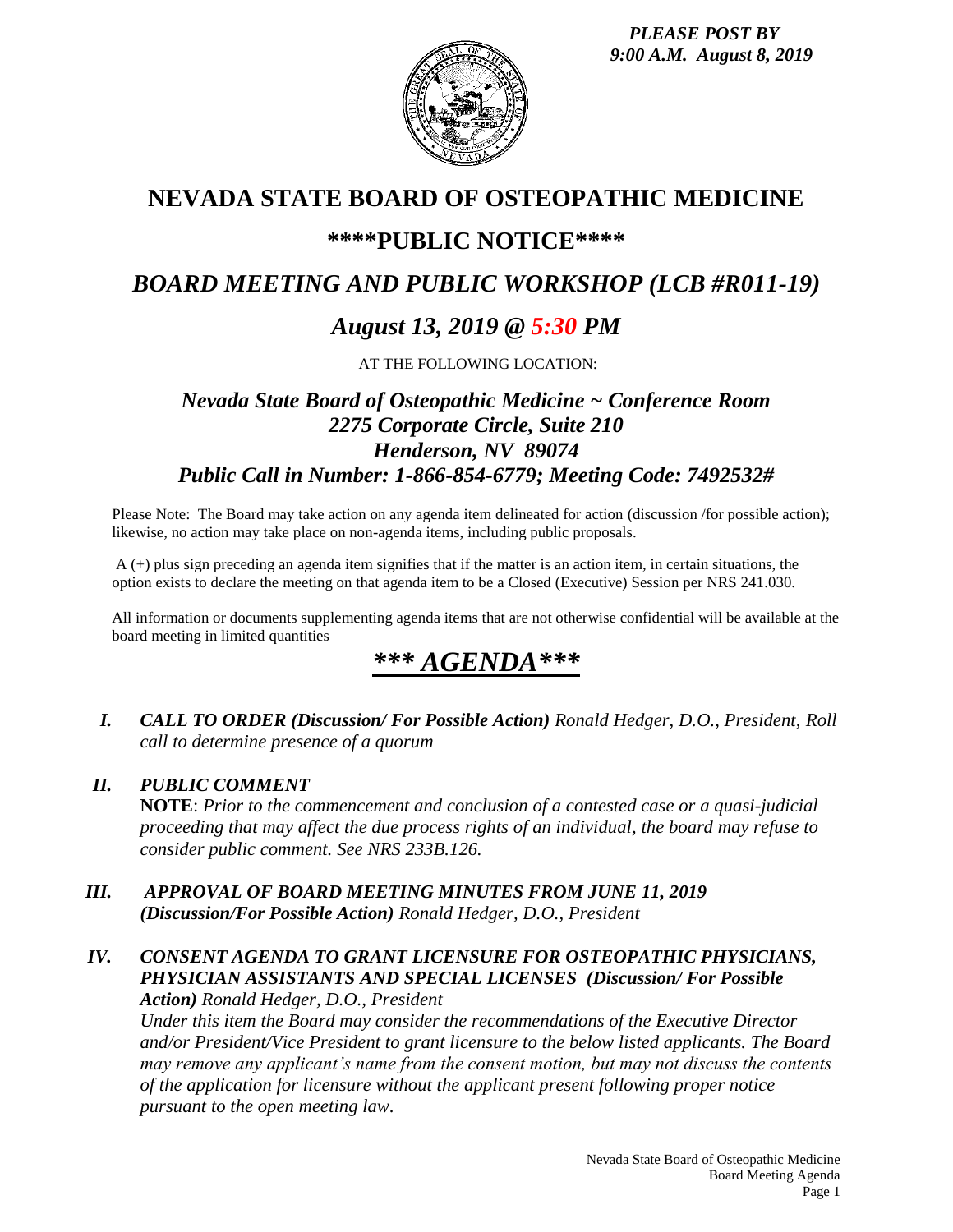## **Osteopathic Physician Name Specialty**

*Jonathan Benaknin, D.O. Psychiatry Ariel Cohen, D.O. Emergency Medicine David Dalton, D.O. Family Medicine Aria Fazlinejad, D.O. Internal Medicine Aaron Fry, D.O. Emergency Medicine Charles Hutchings, D.O. Pediatrics Nathan Jenson, D.O. Emergency Medicine Kourosh Kahkeshani, D.O. Neurology Heidi Lahteenmaa, D.O. Psychiatry Roya Mahana, D.O. Emergency Medicine Karen Nelson, D.O. Orthopedic Surgery Thong Nguyen, D.O. Anatomic Pathology Patrick Nichols, D.O. Emergency Medicine Ravi Patel, D.O. Emergency Medicine Kenneth Poppen, D.O. OB/GYN Tyler Primavera, D.O. Internal Medicine Aadil Rahman, D.O. Pediatrics Mariko Rajamand, D.O. OB/GYN Eric Royston, D.O. Diagnostic Radiology Evan Schlager, D.O. Internal Medicine Sarah Sherman, D.O. Psychiatry Paul Sparzak, D.O. OB/GYN*

*Cloe Dedman, PA-C Denis Patterson, D.O. Kenan Harris, PA-C Thomas Vater, D.O.*

## *Special Licenses NRS.633.411:*

*Kirandeep Chahal, D.O. UNLVSOM Pediatrics Cherry Choong, D.O. UNLVSOM Pediatrics Eric Eck, D.O. UNRSOM Psychiatry Joseph Hill, D.O. Mountain View PM & R Kevin Neveau, D.O. UNRSOM Psychiatry Steven Sha, D.O. UNRSOM Psychiatry* 

## *Physician Assistant Supervising Physician*

*Humaira Ali, D.O. UNRSOM – Family Medicine Ching Chiu, D.O. Mountain View Transitional Kushal Patel, D.O. UNLVSOM Internal Medicine Calli Pierro, D.O. Valley Health General Surgery Jeremy Seastrand, D.O. Southern Hills Family Medicine Quynhyv Ta, D.O. UNLVSOM Emergency Medicine Neilmegh Varada, D.O. UNLVSOM Internal Medicine Victor Wang, D.O. Mountain View – Internal Medicine*

## *V. +CONSIDERATION OF APPLICATION FOR FULL LICENSURE FOR OSTEOPATHIC PHYSICIAN TERESA BORCHERS, D.O.,(personal appearance), (Discussion/For Possible Action) NOTE: The Board may go into closed session pursuant to NRS 241.030 to move to a closed session because the discussion may involve this applicant's character, alleged misconduct, professional competence, or similar items. Ronald Hedger,*

*D.O., President*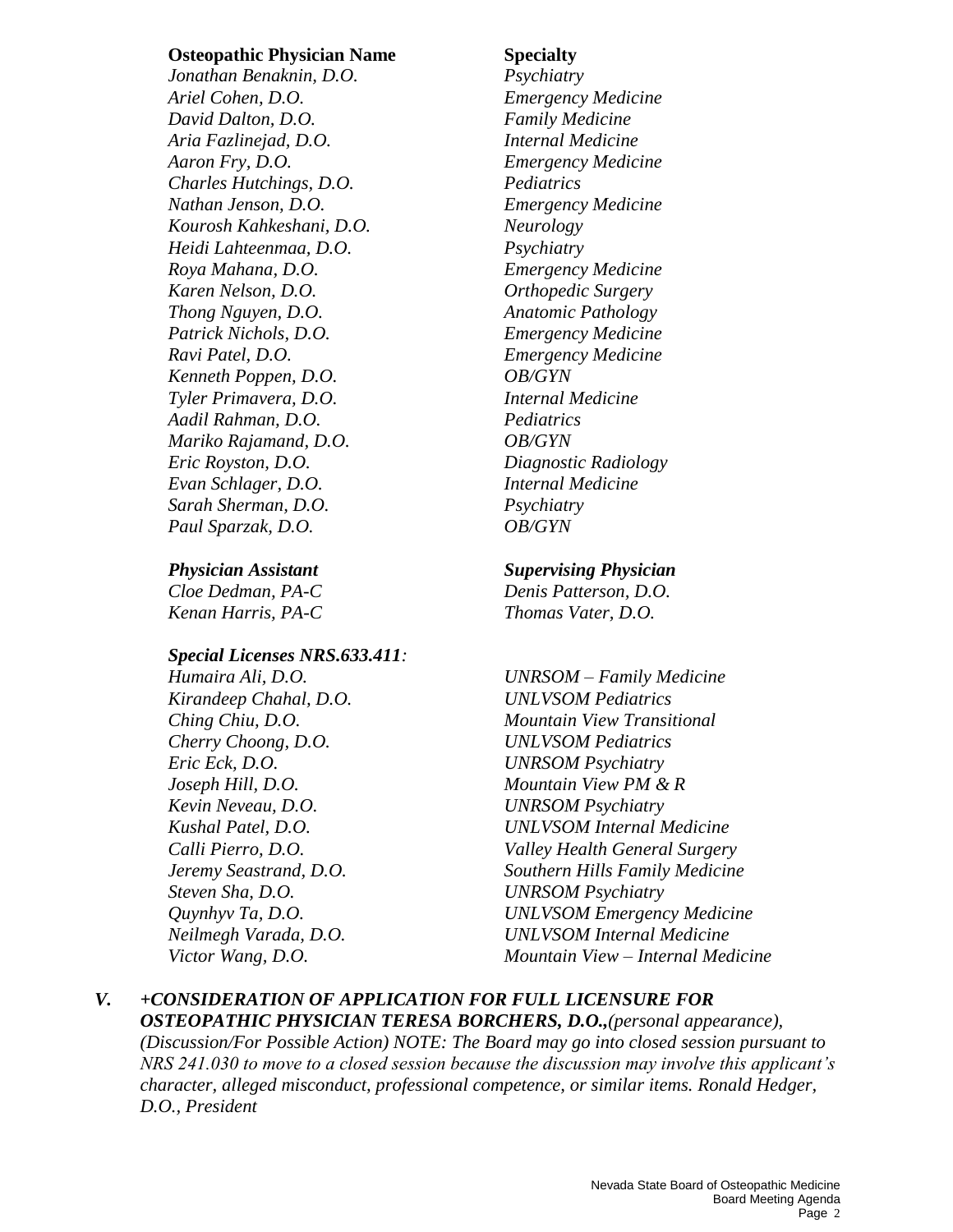- *VI. +CONSIDERATION OF APPLICATION FOR FULL LICENSURE FOR OSTEOPATHIC PHYSICIAN MATTHEW TINNEY, D.O.,(personal appearance), (Discussion/For Possible Action) NOTE: The Board may go into closed session pursuant to NRS 241.030 to move to a closed session because the discussion may involve this applicant's character, alleged misconduct, professional competence, or similar items. Ronald Hedger, D.O., President*
- *VII. PUBLIC WORKSHOP: DISCUSSION/CONSIDERATION/POTENTIAL ACTION REGARDING PROPOSED AMENDMENTS TO NAC CHAPTER 633 RELATED TO INITIAL APPLICATIONS FOR LICENSURE AND TO REDUCE CERTAIN FEES COLLECTED BY THE BOARD, (Discussion/For Possible Action) Ronald Hedger, D.O., President*
- *VIII. DISCUSSION/ACTION TO REMOVE TREASURER-SECRETARY, SAMIR PANCHOLI, D.O., AS A SIGNER ON BANK OF THE WEST AND WELLS FARGO ACCOUNTS, AND TO ADD SANDRA REED, EXECUTIVE DIRECTOR, (Discussion/For Possible Action) Ronald Hedger, D.O., President* 
	- *IX. TRAVEL POLICIES FOR BOARD AND STAFF (continued from last meeting) (Discussion/For Possible Action) Swadeep Nigam, Public Member*
	- *X. CONSIDERATION OF AND POTENTIAL ACTION REGARDING SECOND RESTITUTION AGREEMENT WITH JOHN "TREY" DELAP, (tabled from last meeting) (Discussion/For Possible Action) (NOTE: The Board may go into closed session pursuant to NRS 241. because the discussion may involve Mr. Delap's character, alleged misconduct, professional competence, or similar items). Ronald Hedger, D.O., President*
	- *XI. CONSIDERATION OF AND POTENTIAL ACTION REGARDING FACT SHEET RELATED TO D.O.S AND P.A.S SERVING AS "MEDICAL DIRECTORS" FOR BUSINESSES THAT ARE NOT MEDICAL FACILITIES, (continued from last meeting, (Discussion/For Possible Action) Ronald Hedger, D.O., President*

## *XII. EXECUTIVE DIRECTOR'S REPORT*

- *a. Financial Statements*
- *b. Licensing*
- *c. Staffing*
- *XIII. LEGAL REPORT (Discussion/For Possible Action) by Louis Ling, Board Counsel and/or Rosalie Bordelove, Deputy Attorney General*
- *XIV. LEGISLATIVE UPDATE (Discussion/For Possible Action) by Susan Fisher, Board Government Affairs/Lobbyist*.
- *XV. ITEMS FOR FUTURE DISCUSSION/ACTION/UPCOMING AGENDA*
- *XVI. PRESIDENT'S REPORT on Board Business, Ronald Hedger, D.O., President*

## *XVII. PUBLIC COMMENT*

*Prior to the commencement and conclusion of a contested case or a quasi-judicial proceeding that may affect the due process rights of an individual, the board may refuse to consider public comment. See NRS 233B.126.*